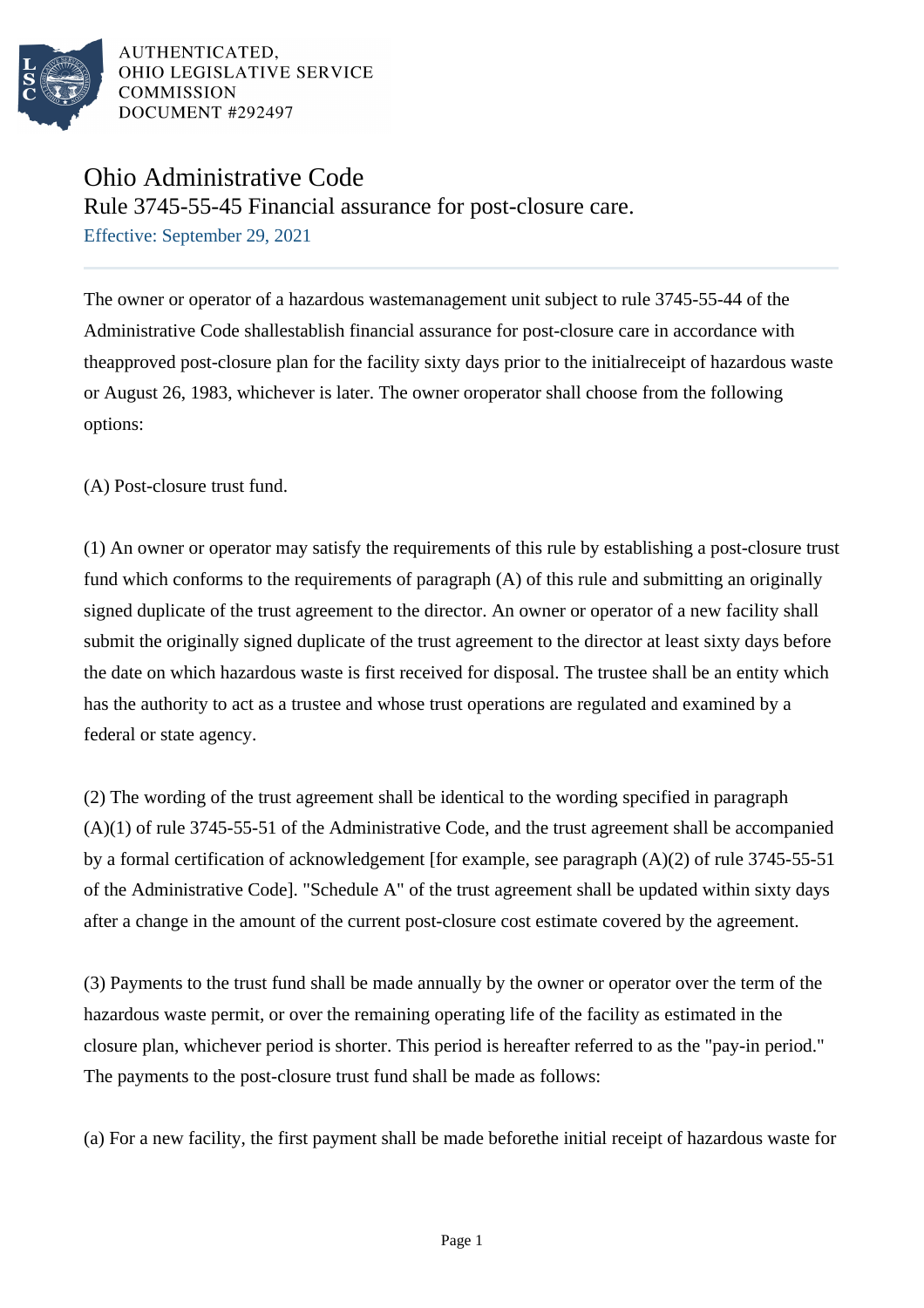

disposal. A receipt from the trustee for this payment shall be submitted by the owner or operator to the director before this initial receipt of hazardous waste. The first payment shall be at least equal to the current post-closure cost estimate, except as provided in  $\beta$  paragraph (G) of this rule, divided by the number of years in the pay-in period. Subsequent payments shall be made no later than thirty days after each anniversary date of the first payment. The amount of each subsequent payment shall be determined by this formula:

Next payment =  $(CE - CV) / Y$ 

Where CE is the current post-closure cost estimate, CV is the current value of the trust fund, and Y is the number of years remaining in the pay-in period.

(b) If an owner or operator establishes a trust fund as specified in paragraph  $(A)$  of rule 3745-66-45 of the Administrative Code, and the value of that trust fund is less than the current post-closure cost estimate when a permit is awarded for the facility, the amount of the current post-closure cost estimate still to be paid into the trust fund shall be paid in over the "pay-in period" as defined in paragraph  $(A)(3)$  of this rule. Payments shall continue to be made no later than thirty days after each anniversary date of the first payment made pursuant to Chapters 3745-65 to 3745-69 and 3745-256 of the Administrative Code. The amount of each payment shall be determined by this formula:

Next payment  $= (CE - CV) / Y$ 

Where CE is the current post-closure cost estimate, CV is the current value of the trust fund, and Y is the number of years remaining in the pay-in period.

(4) The owner or operator may accelerate payments into the trust fund or the owner or operator may deposit the full amount of the current post-closure cost estimate at the time the trust fund is established. However, the owner or operator shall maintain the value of the trust fund at no less than the value that the trust fund would have if annual payments were made as specified in paragraph  $(A)(3)$  of this rule.

(5) If the owner or operator establishes a post-closure trust fund after having used one or more alternate mechanisms specified in this rule or in rule 3745-66-45 of the Administrative Code, the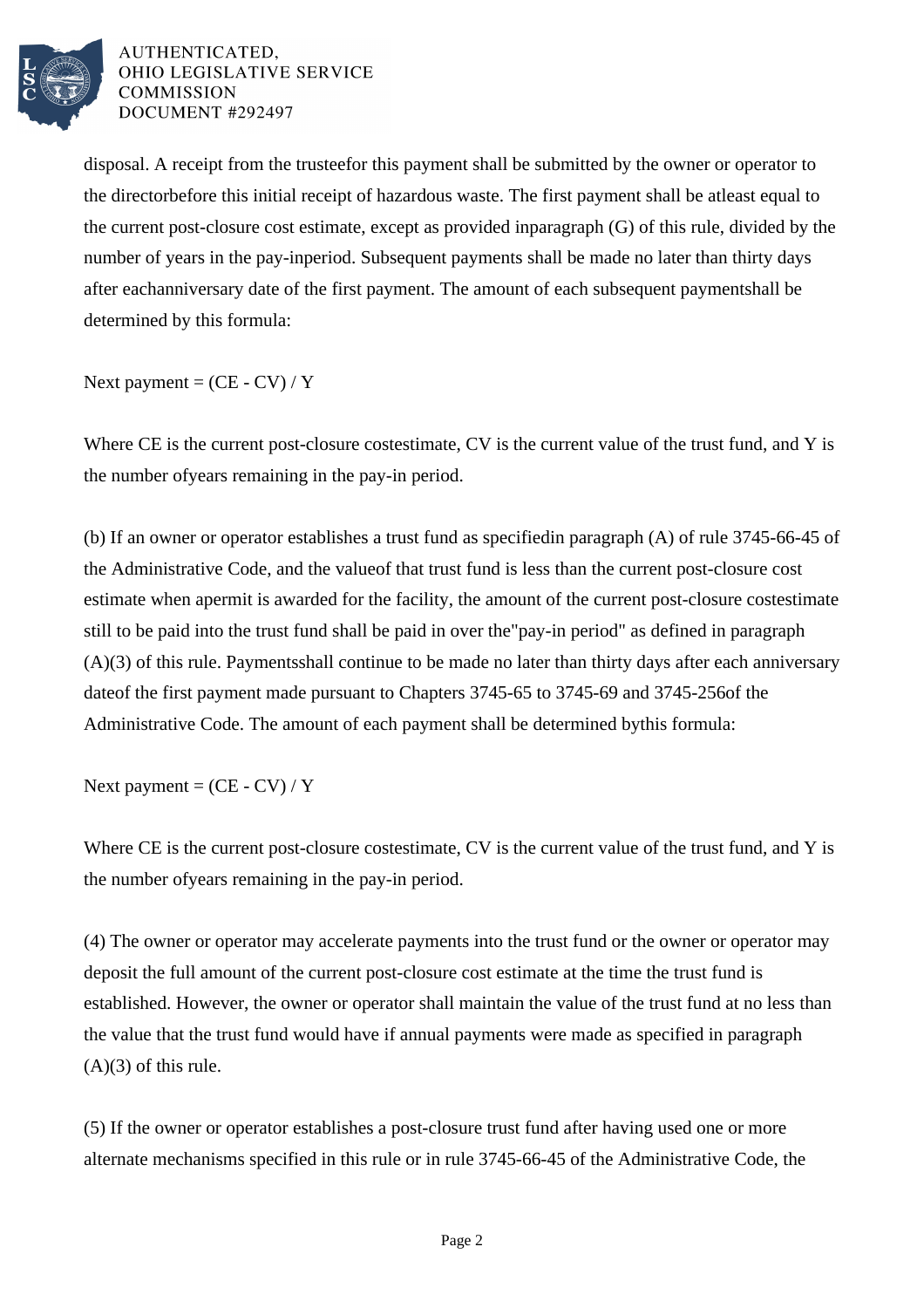

owner's or operator's first payment shall be in at least the amount that the trust fund would contain if the trust fund were established initially and annual payments made according to specifications of this paragraph and paragraph  $(A)$  of rule 3745-66-45 of the Administrative Code, as applicable.

(6) After the pay-in period is completed, whenever the current post-closure cost estimate changes during the operating life of the facility, the owner or operator shall compare the new estimate with the trustee's most recent annual valuation of the trust fund. If the value of the trust fund is less than the amount of the new estimate, the owner or operator, within sixty days after the change in the cost estimate, either shall deposit an amount into the trust fund so that the value of the trust fund after this deposit at least equals the amount of the current post-closure cost estimate, or shall obtain other financial assurance as specified in this rule to cover the difference.

(7) During the operating life of the facility, if the value of the trust fund is greater than the total amount of the current post-closure cost estimate, the owner or operator may submit a written request to the director for release of the amount in excess of the current post-closure cost estimate.

(8) If an owner or operator substitutes other financial assurance as specified in this rule for all or part of the trust fund, the owner or operator may submit a written request to the director for release of the amount in excess of the current post-closure cost estimate covered by the trust fund.

(9) Within sixty days after receiving a request from the owner or operator for a release of funds as specified in paragraph  $(A)(7)$  or  $(A)(8)$  of this rule, the director will instruct the trustee to release to the owner or operator such funds as the director specifies in writing.

(10) During the period of post-closure care, the director may approve a release of funds if the owner or operator demonstrates to the director that the value of the trust fund exceeds the remaining cost of post-closure care.

(11) An owner or operator or any other person authorized to conduct post-closure care may request reimbursement for post-closure care expenditures by submitting itemized bills to the director. Within sixty days after receiving bills for post-closure activities, the director will instruct the trustee to make reimbursements in those amounts as the director specifies in writing, if the director determines that the post-closure care expenditures are in accordance with the approved post-closure plan or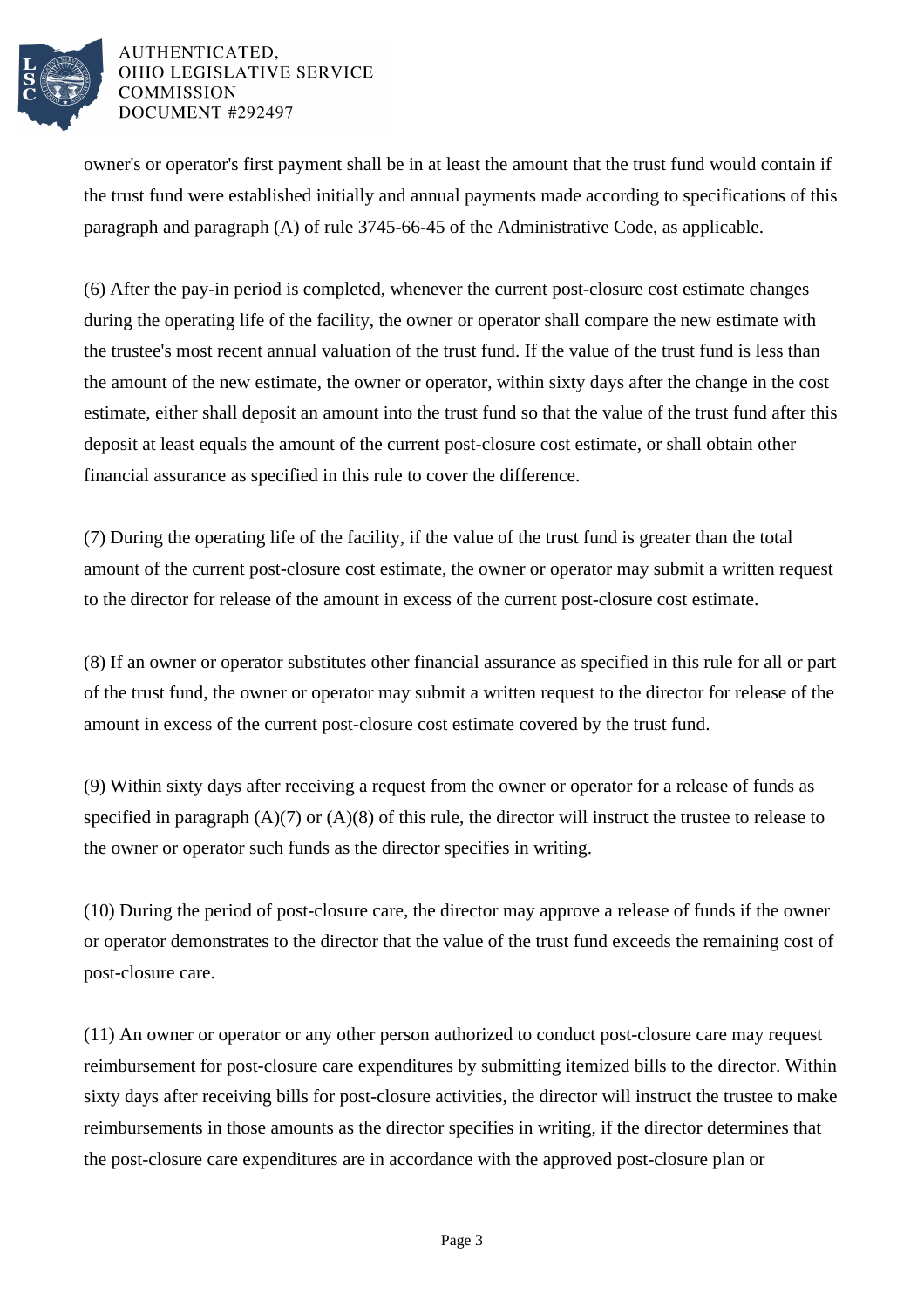

otherwise justified. If the director does not instruct the trustee to make such reimbursement, the director will provide the owner or operator with a detailed written statement of reasons.

(12) The director will agree to termination of the trust when either:

(a) The owner or operator substitutes alternate financial assurance as specified in this rule; or

(b) The director releases the owner or operator from the requirements of this rule in accordance with paragraph  $(I)$  of this rule.

(B) Surety bond guaranteeing payment into a post-closure trust fund.

(1) An owner or operator may satisfy the requirements of this rule by obtaining a surety bond which conforms to the requirements of paragraph (B) of this rule and submitting the bond to the director. An owner or operator of a new facility shall submit the bond to the director at least sixty days before the date on which hazardous waste is first received for disposal. The bond shall be effective before this initial receipt of hazardous waste. The surety company issuing the bond, at a minimum, shall be among those listed as acceptable sureties on federal bonds in "Circular 570" of the U.S. department of the treasury.

[Comment: "Circular 570" is published in the Federal Register annually on July first. Interim changes in the circular are also published in the Federal Register.]

(2) The wording of the surety bond shall be identical to the wording specified in paragraph (B) of rule 3745-55-51 of the Administrative Code.

(3) The owner or operator who uses a surety bond to satisfy the requirements of this rule also shall establish a standby trust fund. Under the terms of the bond, all payments made thereunder will be deposited by the surety directly into the standby trust fund in accordance with instructions from the director. This standby trust fund shall meet the requirements specified in paragraph (A) of this rule, except that:

(a) An originally signed duplicate of the trust agreement shall be submitted to the director with the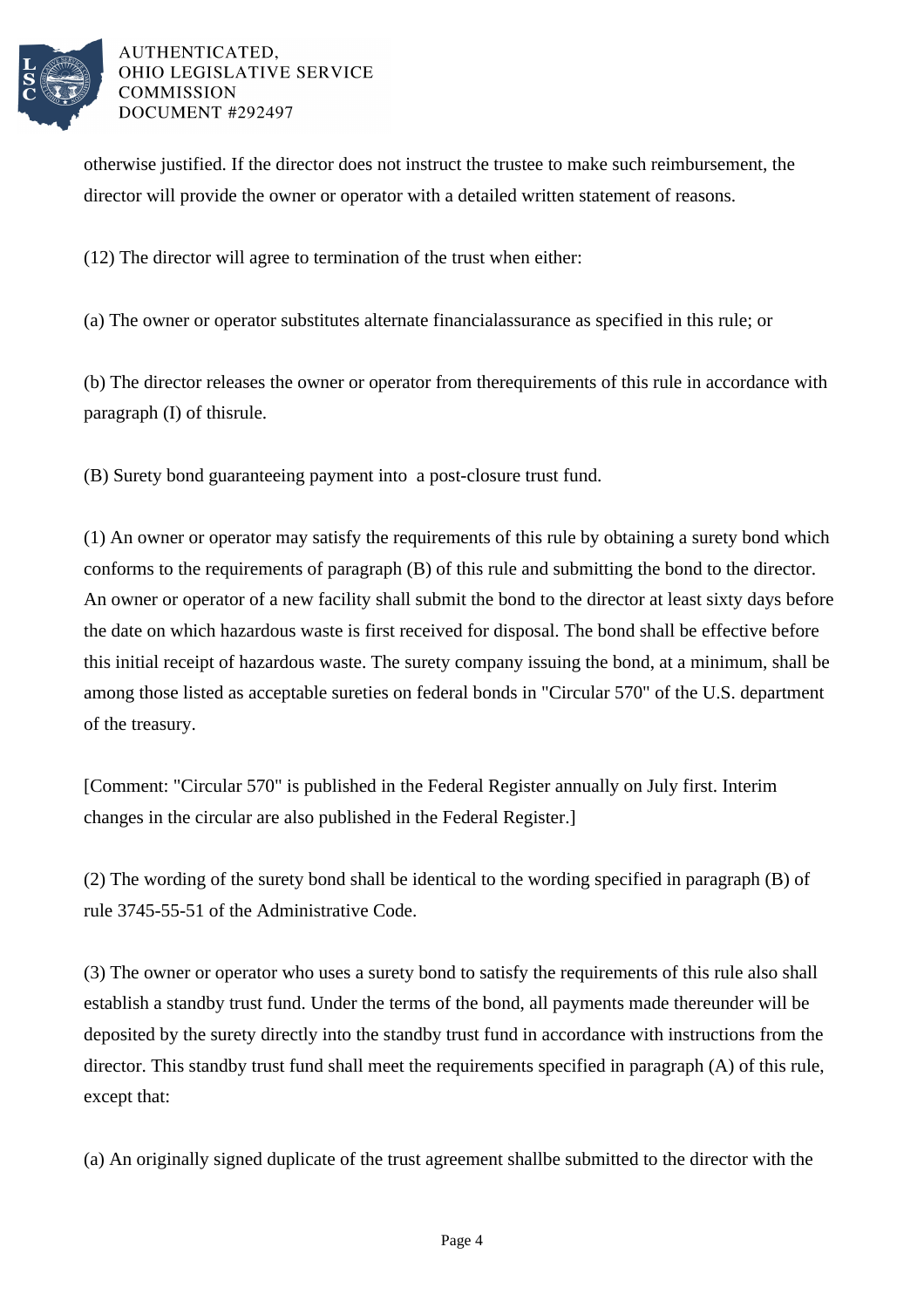

surety bond.

(b) Until the standby trust fund is funded pursuant to this rule, the following are not required:

 $(i)$  Payments into the trust fund as specified in paragraph  $(A)$  of this rule.

(ii) Updating of "Schedule A" of the trust agreement [see paragraph  $(A)$  of rule 3745-55-51 of the Administrative Code] to show current post-closure cost estimates.

(iii) Annual valuations as required by the trust agreement.

(iv) Notices of nonpayment as required by the trust agreement.

(4) The bond shall guarantee that the owner or operator will do any of the following:

(a) Fund the standby trust fund in an amount equal to the penal sum of the bond by the beginning of final closure of the facility.

(b) Fund the standby trust fund in an amount equal to the penal sum within fifteen days after an order to begin final closure is issued by the director or an Ohio court, or by a U. S. district court, or other court of competent jurisdiction, or within fifteen days after issuance of a notice of revocation of the permit by the director.

(c) Provide alternate financial assurance as specified in this rule, and obtain the director's written approval of the assurance provided, within ninety days after receipt by both the owner or operator and the director of a notice of cancellation of the bond from the surety.

(5) Under the terms of the bond, the surety will become liable on the bond obligation when the owner or operator fails to perform as guaranteed by the bond.

(6) The penal sum of the bond shall be in an amount at least equal to the current post-closure cost estimate, except as provided in paragraph (G) of this rule.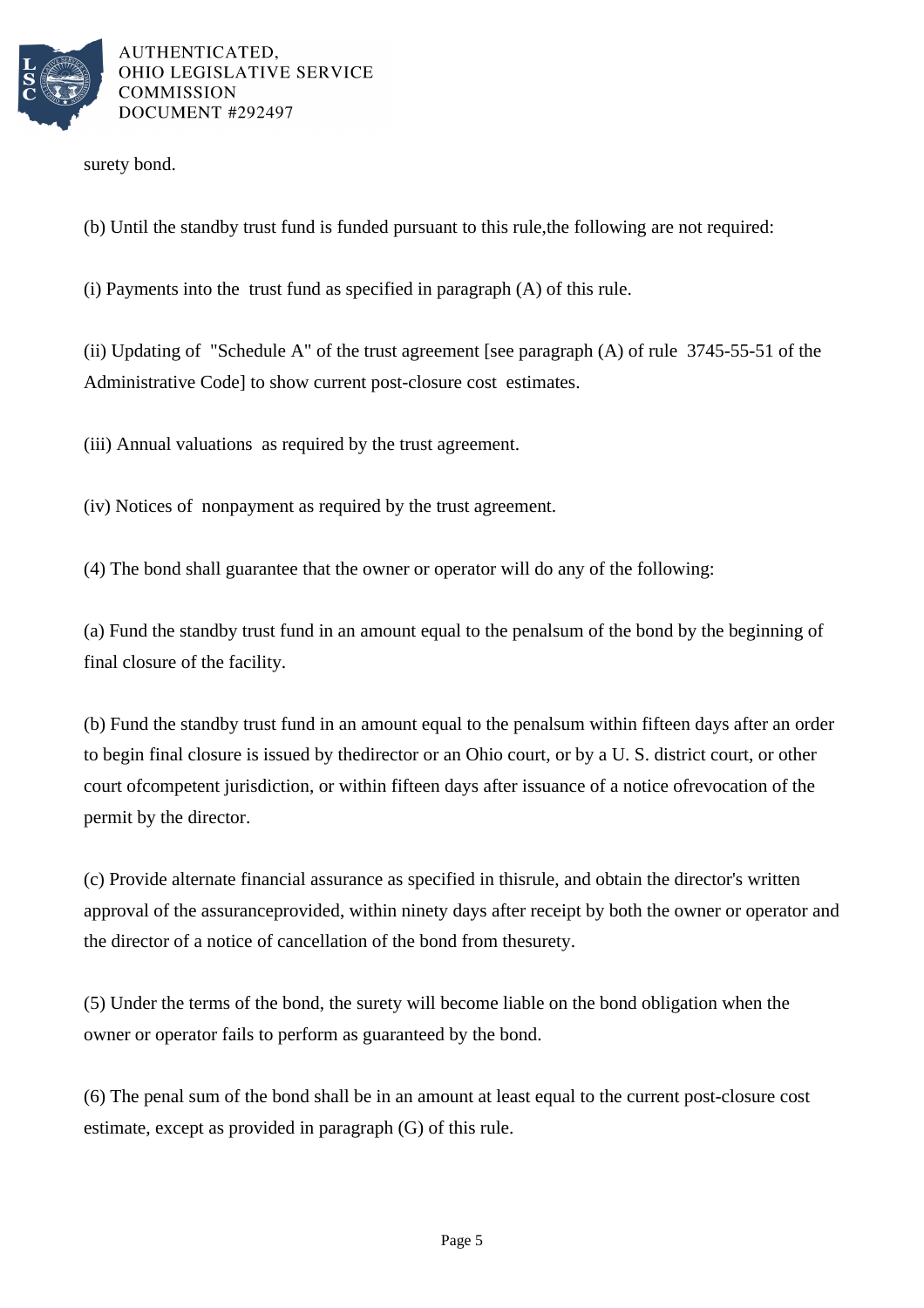

(7) Whenever the current post-closure cost estimate increases to an amount greater than the penal sum, the owner or operator, within sixty days after the increase, either shall cause the penal sum to be increased to an amount at least equal to the current post-closure cost estimate and submit evidence of such increase to the director, or shall obtain other financial assurance as specified in this rule to cover the increase. Whenever the current post-closure cost estimate decreases, the penal sum may be reduced to the amount of the current post-closure cost estimate after written approval by the director. Notice of an increase or decrease in the penal sum shall be sent to the director within sixty days after the change.

(8) Under the terms of the bond, the surety may cancel the bond by sending notice of cancellation by certified mail to the owner or operator and to the director. Cancellation may not occur, however, during the one hundred twenty days beginning on the date of receipt of the notice of cancellation by both the owner or operator and the director, as evidenced by the return receipts.

(9) The owner or operator may cancel the bond if the director has given prior written consent based on the director's receipt of evidence of alternate financial assurance as specified in this rule.

(C) Surety bond guaranteeing performance of post-closure care.

(1) An owner or operator may satisfy the requirements of this rule by obtaining a surety bond which conforms to the requirements of paragraph  $(C)$  of this rule and submitting the bond to the director. An owner or operator of a new facility shall submit the bond to the director at least sixty days before the date on which hazardous waste is first received for disposal. The bond shall be effective before this initial receipt of hazardous waste. The surety company issuing the bond, at a minimum, shall be among those listed as acceptable sureties on federal bonds in "Circular 570" of the U.S. department of treasury.

[Comment: "Circular 570" is published in the Federal Register annually on July first. Interim changes in the circular are also published in the Federal Register.]

(2) The wording of the surety bond shall be identical to the wording specified in paragraph  $(C)$  of rule 3745-55-51 of the Administrative Code.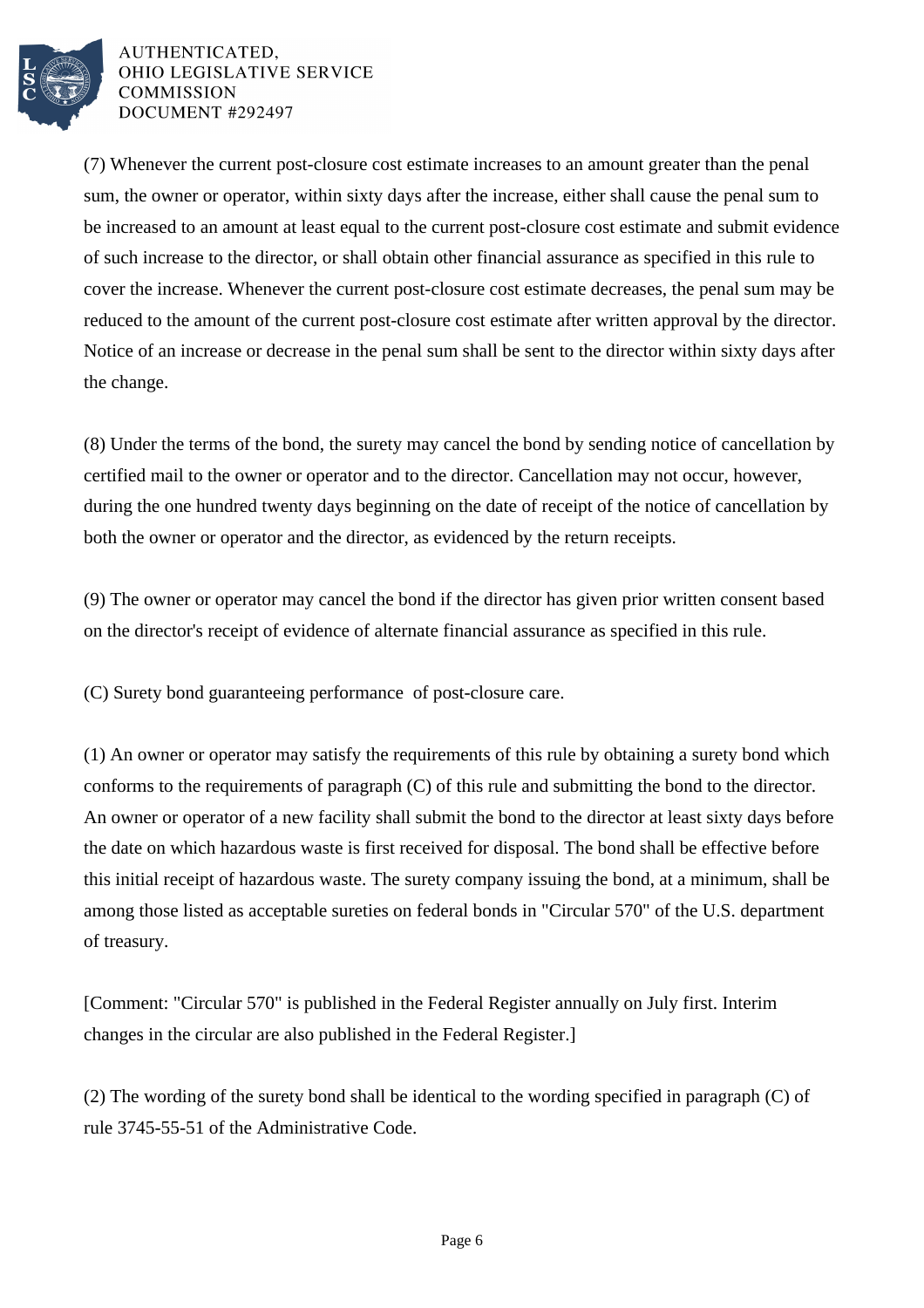

(3) The owner or operator who uses a surety bond to satisfy the requirements of this rule also shall establish a standby trust fund. Under the terms of the bond, all payments made thereunder will be deposited by the surety directly into the standby trust fund in accordance with instructions from the director. This standby trust fund shall comply with paragraph  $(A)$  of this rule, except that:

(a) An originally signed duplicate of the trust agreement shall be submitted to the director with the surety bond.

(b) Unless the standby trust fund is funded pursuant to this rule, the following are not required:

(i) Payments into the trust fund as specified in paragraph  $(A)$  of this rule.

(ii) Updating of "Schedule A" of the trust agreement [see paragraph  $(A)$  of rule 3745-55-51 of the Administrative Code] to show current post-closure cost estimates.

(iii) Annual valuations as required by the trust agreement.

(iv) Notices of nonpayment as required by the trust agreement.

(4) The bond shall guarantee that the owner or operator will either:

(a) Perform post-closure care in accordance with the post-closure plan and other requirements of the permit for the facility; or

(b) Provide alternate financial assurance as specified in this rule, and obtain the director's written approval of the assurance provided, within ninety days after receipt by both the owner or operator and the director of a notice of cancellation of the bond from the surety.

(5) Under the terms of the bond, the surety will become liable on the bond obligation when the owner or operator fails to perform as guaranteed by the bond. After a determination pursuant to Chapter 3734. of the Revised Code or Section 3008 of RCRA that the owner or operator has failed to perform post-closure care in accordance with the approved post-closure plan and other permit requirements, under the terms of the bond the surety will perform post-closure care in accordance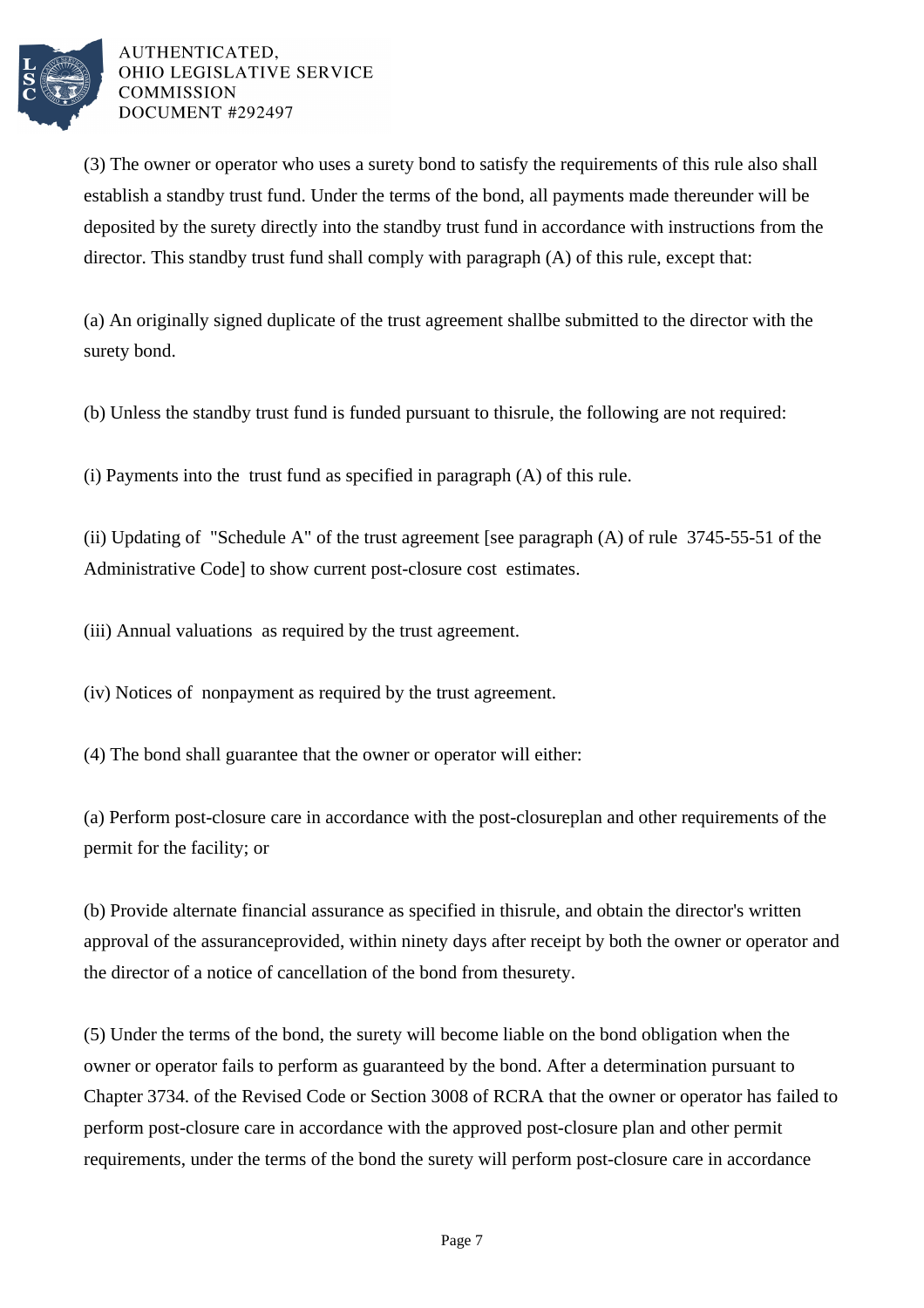

with the post-closure plan and other permit requirements or will deposit the amount of the penal sum into the standby trust fund.

(6) The penal sum of the bond shall be in an amount at least equal to the current post-closure cost estimate.

(7) Whenever the current post-closure cost estimate increases to an amount greater than the penal sum during the operating life of the facility, the owner or operator, within sixty days after the increase, either shall cause the penal sum to be increased to an amount at least equal to the current post-closure cost estimate and submit evidence of such increase to the director, or shall obtain other financial assurance as specified in this rule. Whenever the current post-closure cost estimate decreases during the operating life of the facility, the penal sum may be reduced to the amount of the current post-closure cost estimate after written approval by the director.

(8) During the period of post-closure care, the director may approve a decrease in the penal sum if the owner or operator demonstrates to the director that the amount exceeds the remaining cost of post-closure care.

(9) Under the terms of the bond, the surety may cancel the bond by sending notice of cancellation by certified mail to the owner or operator and to the director. Cancellation may not occur, however, during the one hundred twenty days beginning on the date of receipt of the notice of cancellation by both the owner or operator and the director, as evidenced by the return receipts.

(10) The owner or operator may cancel the bond if the director has given prior written consent. The director will provide such written consent when either:

(a) An owner or operator substitutes alternate financial assurance as specified in this rule; or

(b) The director releases the owner or operator from the requirements of this rule in accordance with paragraph  $(I)$  of this rule.

(11) The surety will not be liable for deficiencies in the performance of post-closure care by the owner or operator after the director releases the owner or operator from the requirements of this rule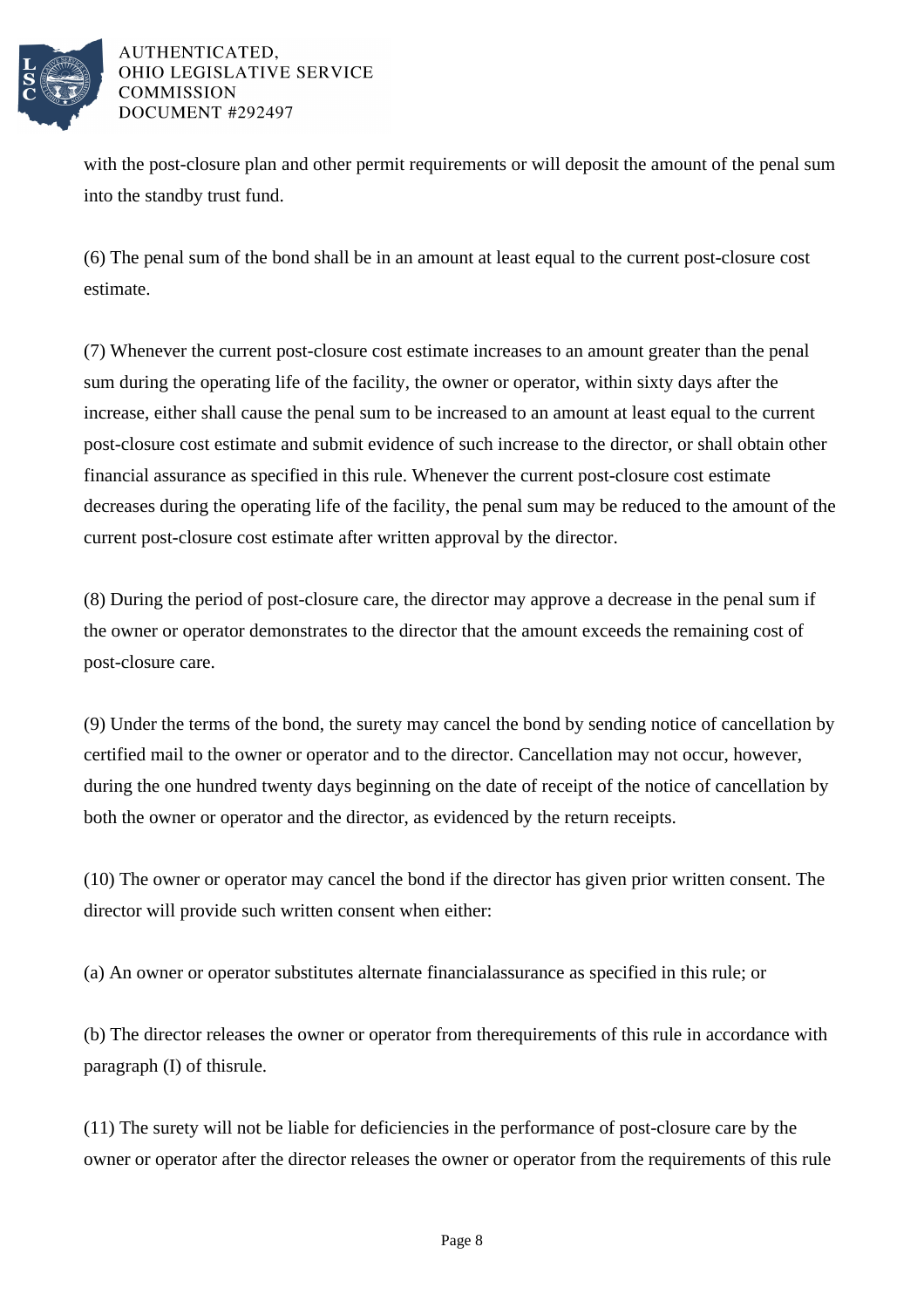

in accordance with paragraph  $(I)$  of this rule.

(D) Post-closure letter of credit.

(1) An owner or operator may satisfy the requirements of this rule by obtaining an irrevocable standby letter of credit which conforms to the requirements of paragraph (D) of this rule and submitting the letter to the director. An owner or operator of a new facility shall submit the letter of credit to the director by certified mail at least sixty days before the date on which hazardous waste is first received for disposal. The letter of credit shall be effective before this initial receipt of hazardous waste. The issuing institution shall be an entity which has the authority to issue letters of credit and whose letter of credit operations are regulated and examined by a federal or state agency.

(2) The wording of the letter of credit shall be identical to the wording specified in paragraph (D) of rule 3745-55-51 of the Administrative Code.

(3) An owner or operator who uses a letter of credit to satisfy the requirements of this rule also shall establish a standby trust fund. Under the terms of the letter of credit, all amounts paid pursuant to a draft by the director will be deposited by the issuing institution directly into the standby trust fund in accordance with instructions from the director. The standby trust fund shall meet the requirements of the trust fund specified in paragraph  $(A)$  of this rule, except that:

(a) An originally signed duplicate of the trust agreement shall be submitted to the director with the letter of credit.

(b) Unless the standby trust fund is funded pursuant to this rule, the following are not required:

(i) Payments into the trust fund as specified in paragraph  $(A)$  of this rule.

(ii) Updating of "Schedule A" of the trust agreement [see paragraph  $(A)$  of rule 3745-55-51 of the Administrative Code] to show current post-closure cost estimates.

(iii) Annual valuations as required by the trust agreement.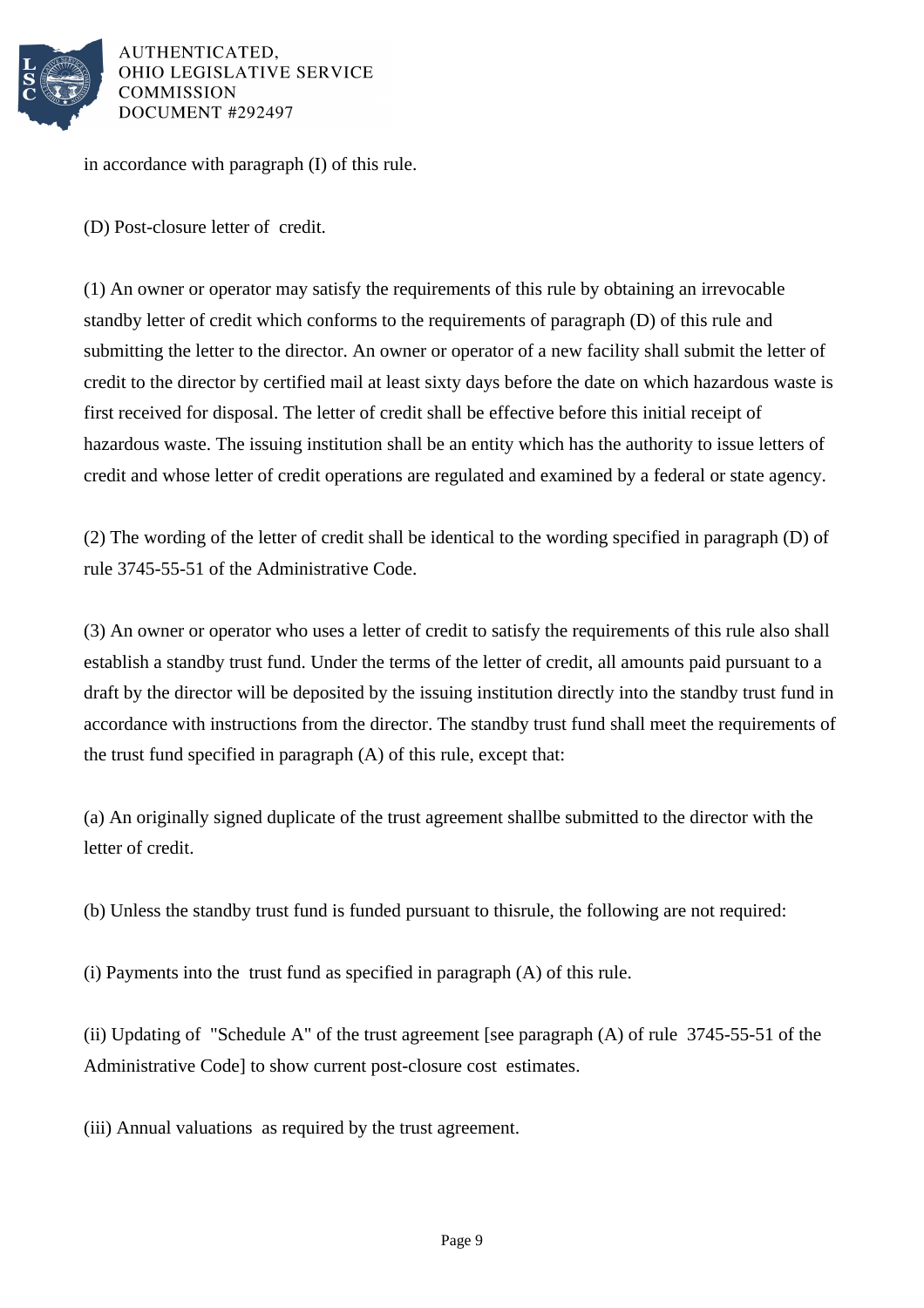

(iv) Notices of nonpayment as required by the trust agreement.

(4) The letter of credit shall be accompanied by a letter from the owner or operator referring to the letter of credit by number, issuing institution, and date, and providing the U.S. EPA identification number, name and address of the facility, and the amount of funds assured for post-closure care of the facility by the letter of credit.

(5) The letter of credit shall be irrevocable and issued for a period of at least one year. The letter of credit shall provide that the expiration date will be automatically extended for a period of at least one year unless, at least one hundred twenty days before the current expiration date, the issuing institution notifies both the owner or operator and the director by certified mail of a decision not to extend the expiration date. Under the terms of the letter of credit, the one hundred twenty days begin on the date when both the owner or operator and the director have received notice, as evidenced by the return receipts.

(6) The letter of credit shall be issued in an amount at least equal to the current post-closure cost estimate, except as provided in paragraph (G) of this rule.

(7) Whenever the current post-closure cost estimate increases to an amount greater than the amount of the credit during the operating life of the facility, the owner or operator, within sixty days after the increase, either shall cause the amount of the credit to be increased so that the amount at least equals the current post-closure cost estimate and submit evidence of such increase to the director, or shall obtain other financial assurance as specified in this rule to cover the increase. Whenever the current post-closure cost estimate decreases during the operating life of the facility, the amount of the letter of credit may be reduced to the amount of the current post-closure cost estimate after written approval by the director.

(8) During the period of post-closure care, the director may approve a decrease in the amount of the letter of credit if the owner or operator demonstrates to the director that the amount exceeds the remaining cost of post-closure care.

(9) After a determination pursuant to Chapter 3734. of the Revised Code or Section 3008 of RCRA that the owner or operator has failed to perform post-closure care in accordance with the approved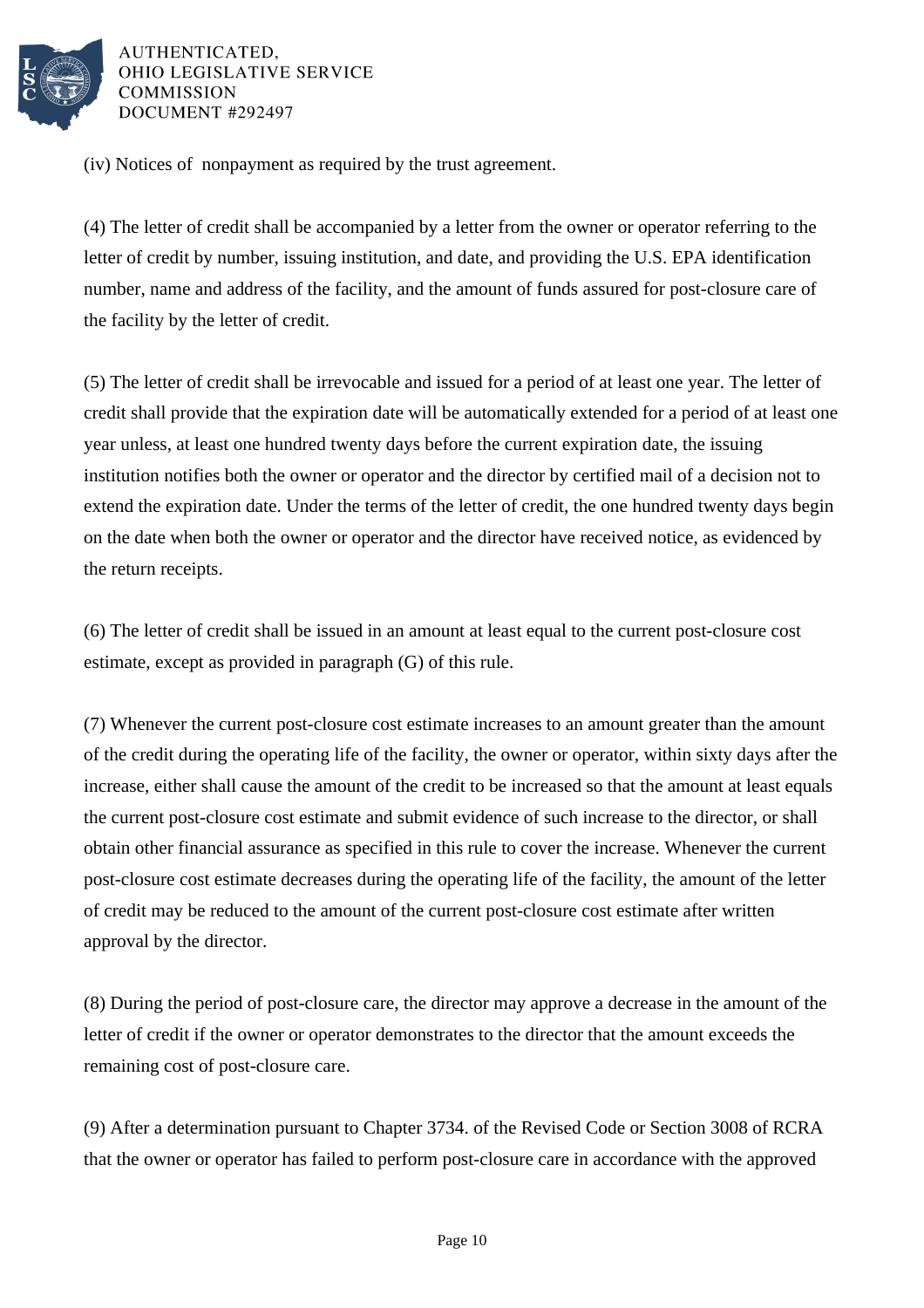

post-closure plan or other permit requirements, the director may draw on the letter of credit.

 $(10)$  If the owner or operator does not establish alternate financial assurance as specified in this rule and obtain written approval of such alternate assurance from the director within ninety days after receipt by both the owner or operator and the director of a notice from the issuing institution that the issuing institution has decided not to extend the letter of credit beyond the current expiration date, the director will draw on the letter of credit. The director may delay the drawing if the issuing institution grants an extension of the term of the credit. During the last thirty days of any such extension, the director will draw on the letter of credit if the owner or operator has failed to provide alternate financial assurance as specified in this rule and obtain written approval of such assurance from the director.

 $(11)$  The director will return the letter of credit to the issuing institution for termination when either:

(a) The owner or operator substitutes alternate financial assurance as specified in this rule; or

(b) The director releases the owner or operator from the requirements of this rule in accordance with paragraph  $(I)$  of this rule.

(E) Post-closure insurance.

(1) An owner or operator may satisfy the requirements of this rule by obtaining post-closure insurance which conforms to the requirements of paragraph  $(E)$  of this rule and submitting a certificate of such insurance to the director. An owner or operator of a new facility shall submit the certificate of insurance to the director at least sixty days before the date on which hazardous waste is first received for disposal. The insurance shall be effective before this initial receipt of hazardous waste. At a minimum, the insurer shall be licensed to transact the business of insurance, or eligible to provide insurance as an excess or surplus lines insurer, in one or more states.

(2) The wording of the certificate of insurance shall be identical to the wording specified in paragraph (E) of rule 3745-55-51 of the Administrative Code.

(3) The post-closure insurance policy shall be issued for a face amount at least equal to the current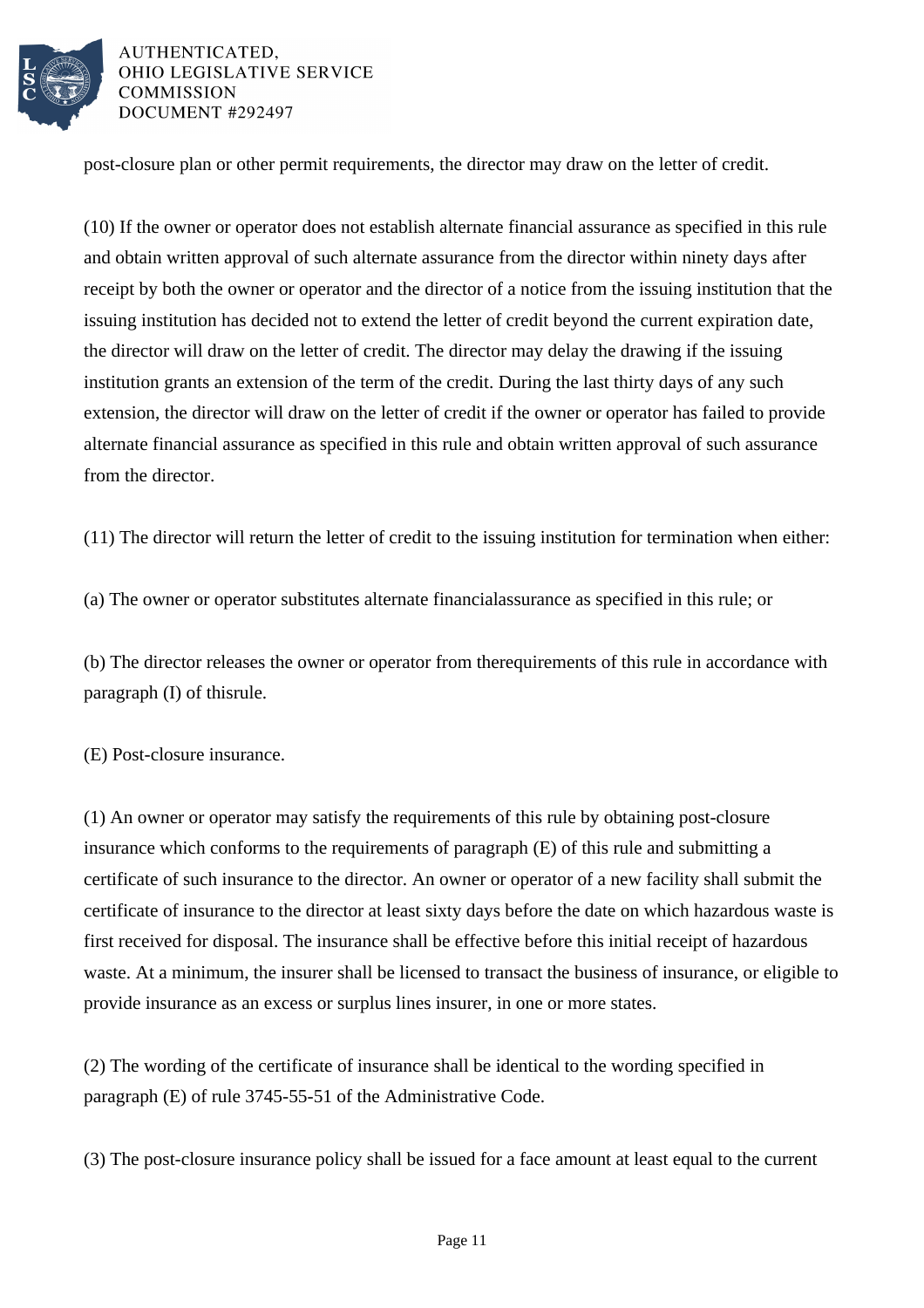

post-closure cost estimate, except as provided in paragraph  $(G)$  of this rule. The term "face amount" means the total amount the insurer is obligated to pay under the policy. Actual payments by the insurer will not change the face amount, although the insurer's future liability will be lowered by the amount of the payments.

(4) The post-closure insurance policy shall guarantee that funds will be available to provide postclosure care of the facility whenever the post-closure period begins. The policy also shall guarantee that once post-closure care begins, the insurer will be responsible for paying out funds, up to an amount equal to the face amount of the policy, upon the direction of the director, to such party or parties as the director specifies.

(5) An owner or operator or any other person authorized to conduct post-closure care may request reimbursement for post-closure care expenditures by submitting itemized bills to the director. Within sixty days after receiving bills for post-closure care activities, the director will determine whether the post-closure care expenditures are in accordance with the approved post-closure plan or otherwise justified, and if so, the director will instruct the insurer to make reimbursement in such amounts as the director specifies in writing. If the director does not instruct the insurer to make such reimbursements, the director will provide the owner or operator with a detailed written statement of reasons.

(6) The owner or operator shall maintain the policy in full force and effect until the director consents to termination of the policy by the owner or operator as specified in paragraph  $(E)(11)$  of this rule. Failure to pay the premium without substitution of alternate financial assurance as specified in this rule will constitute a significant violation, warranting such remedy as the director deems necessary. Such violation will be deemed to begin upon receipt by the director of a notice of future cancellation, termination, or failure to renew due to nonpayment of the premium rather that upon the date of expiration.

(7) Each policy shall contain a provision allowing assignment of the policy to a successor owner or operator. Such assignment may be conditional upon consent of the insurer, provided such consent is not unreasonably refused.

(8) The policy shall provide that the insurer may not cancel, terminate, or fail to renew the policy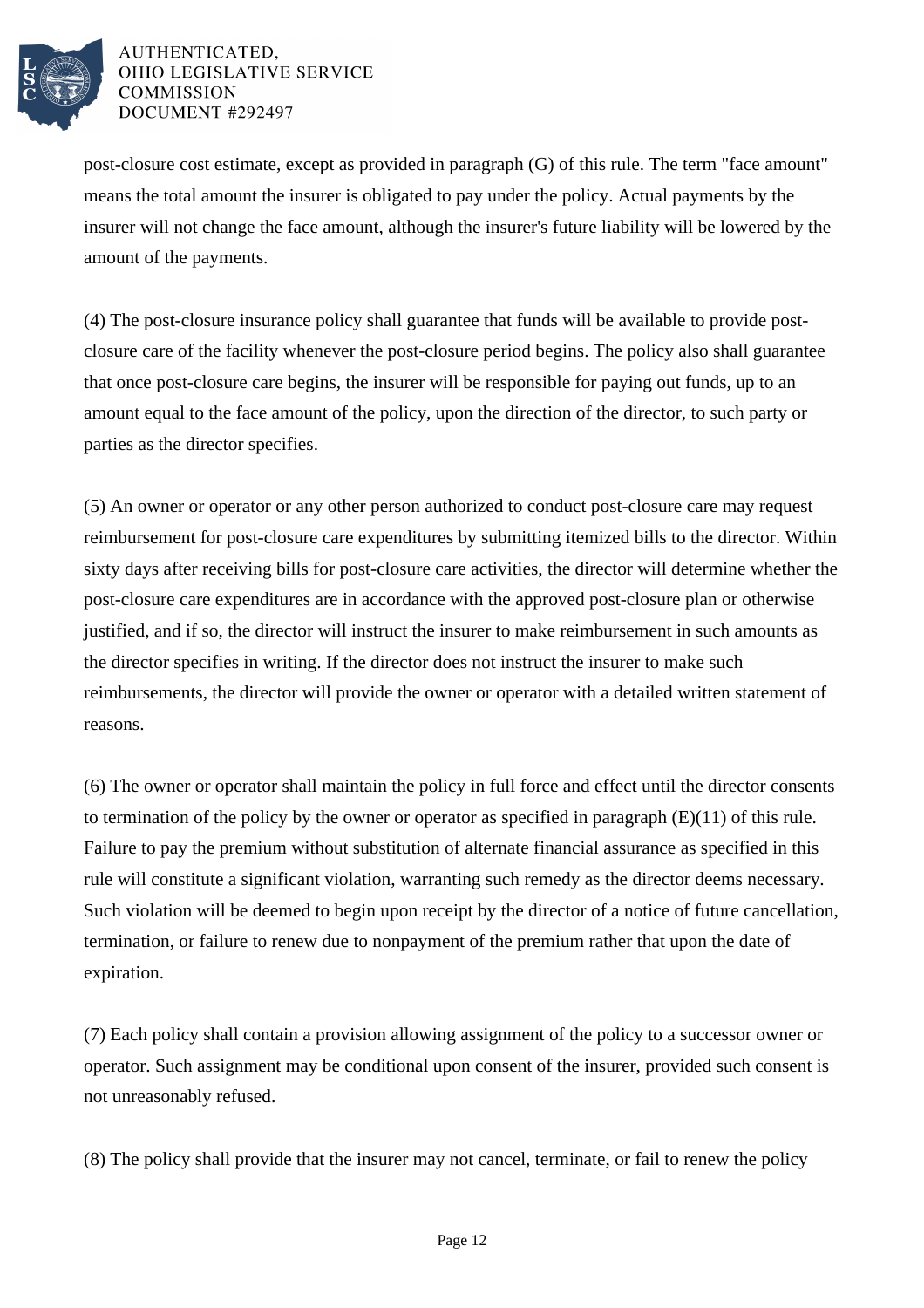

except for failure to pay the premium. The automatic renewal of the policy, at a minimum, shall provide the insured with the option of renewal at the face amount of the expiring policy. If there is a failure to pay the premium, the insurer may elect to cancel, terminate, or fail to renew the policy by sending notice by certified mail to the owner or operator and the director. Cancellation, termination, or failure to renew may not occur, however, during the one hundred twenty days beginning with the date of receipt of the notice by both the director and the owner or operator, as evidenced by the return receipts. Cancellation, termination, or failure to renew may not occur and the policy will remain in full force and effect in the event that on or before the date of expiration, any of the following occurs:

(a) The director deems the facility abandoned.

(b) The permit is terminated or revoked or a new permit is denied.

(c) Closure is ordered by the director or a U.S. district court or other court of competent jurisdiction.

(d) The owner or operator is named as debtor in a voluntary or involuntary proceeding under Title 11 (bankruptcy), U.S. Code.

(e) The premium due is paid.

(9) Whenever the current post-closure cost estimate increases to an amount greater than the face amount of the policy during the operating life of the facility, the owner or operator, within sixty days after the increase, either shall cause the face amount to be increased to an amount at least equal to the current post-closure cost estimate and submit evidence of such increase to the director, or shall obtain other financial assurance as specified in this rule to cover the increase. Whenever the current post-closure cost estimate decreases during the operating life of the facility, the face amount may be reduced to the amount of the current post-closure cost estimate after written approval by the director.

(10) Commencing on the date that liability to make payments pursuant to the policy accrues, the insurer will thereafter annually increase the face amount of the policy. Such increase shall be equivalent to the face amount of the policy, less any payments made, multiplied by an amount equivalent to eighty-five per cent of the most recent investment rate or of the equivalent coupon-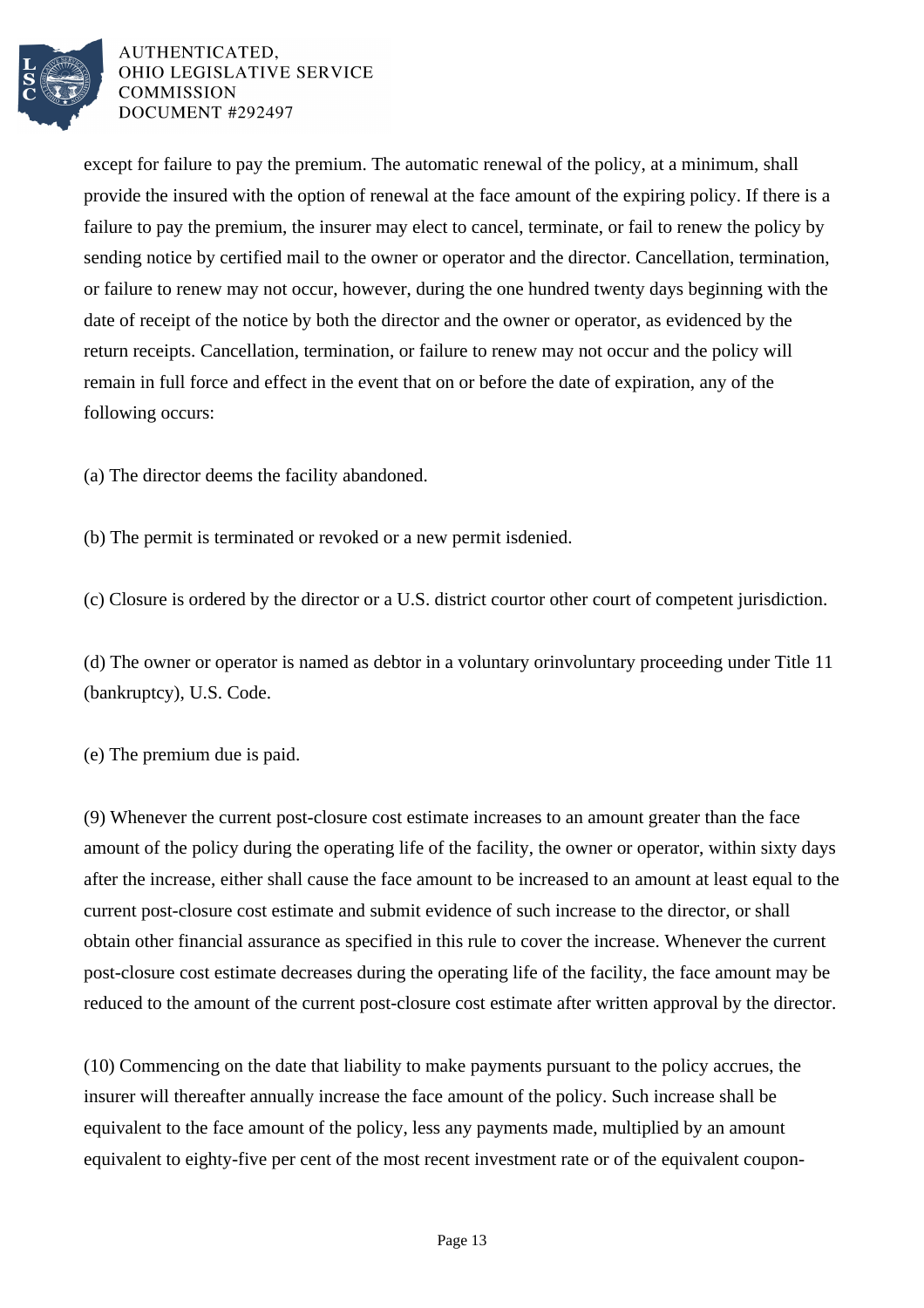

issue yield announced by the U.S. treasury for twenty-six-week treasury securities.

 $(11)$  The director will give written consent to the owner or operator that the owner or operator may terminate the insurance policy when either:

(a) An owner or operator substitutes alternate financial assurance as specified in this rule; or

(b) The director releases the owner or operator from the requirements of this rule in accordance with paragraph  $(I)$  of this rule.

(F) Financial test and corporate guarantee for post-closure care.

(1) An owner or operator may satisfy the requirements of this rule by demonstrating that the owner or operator passes a financial test as specified in paragraph  $(F)$  of this rule. To pass this test, the owner or operator shall meet the criteria of either paragraph  $(F)(1)(a)$  or  $(F)(1)(b)$  of this rule.

(a) The owner or operator shall have the following:

(i) Two of the following three ratios: a ratio of total liabilities to net worth less than 2.0; a ratio of the sum of net income plus depreciation, depletion, and amortization to total liabilities greater than 0.1; and a ratio of current assets to current liabilities greater than 1.5.

(ii) Net working capital and tangible net worth each at least six times the sum of the current closure and post-closure cost estimates and the current plugging and abandonment cost-estimates.

(iii) Tangible net worth of at least ten million dollars.

(iv) Assets in the United States amounting to at least ninety per cent of the owner's or operator's total assets or at least six times the sum of the current closure and post-closure cost estimates and the current plugging and abandonment cost-estimates.

(b) The owner or operator shall have the following: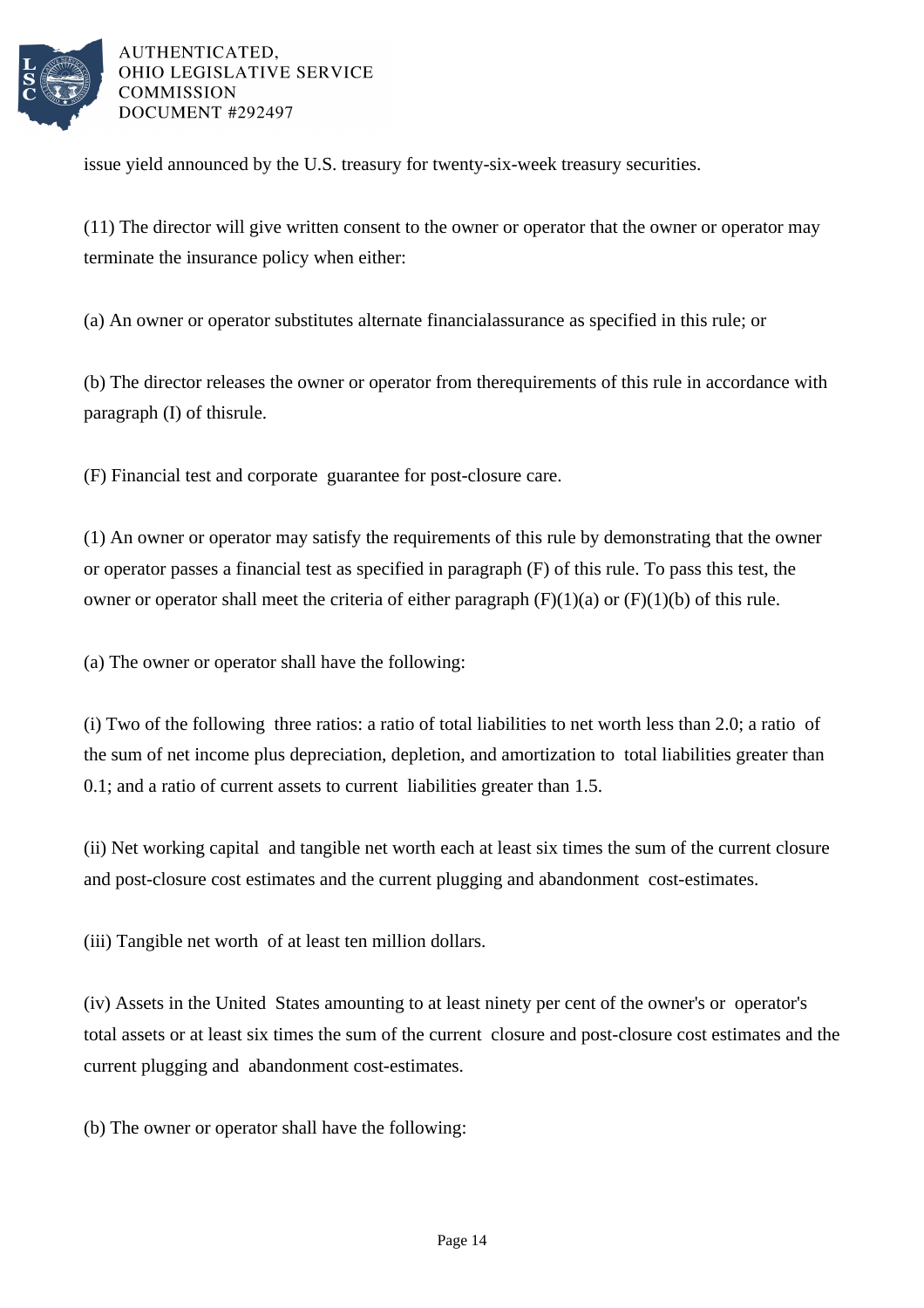

 $(i)$  A current rating for the owner's or operator's most recent bond issuance of "AAA, AA, A, or BBB" as issued by "Standard and Poor's" or "Aaa, Aa, A, or Baa" as issued by "Moody's."

(ii) Tangible net worth at least six times the sum of the current closure and post-closure cost estimates and the current plugging and abandonment cost estimates.

(iii) Tangible net worth of at least ten million dollars.

(iv) Assets located in the United States amounting to at least ninety per cent of the owner's or operator's total assets or at least six times the sum of the current closure and post-closure cost estimates and the current plugging and abandonment cost estimates.

(2) The phrase "current closure and post-closure cost estimates" as used in paragraph  $(F)(1)$  of this rule refers to the cost estimates required to be shown in paragraphs 1-4 of the letter from the owner's or operator's chief financial officer. [See paragraph (F) of rule 3745-55-51 of the Administrative Code.] The phrase "current plugging and abandonment cost estimates" as used in paragraph  $(F)(1)$  of this rule refers to the cost estimates required to be shown in paragraphs 1-4 of the letter from the owner's or operator's chief financial officer (see rule 3745-55-51 of the Administrative Code).

(3) To demonstrate that the owner or operator meets this test, the owner or operator shall submit the following items to the director:

(a) A letter signed by the owner's or operator's chief financial officer and worded as specified in paragraph (F) of rule 3745-55-51 of the Administrative Code.

(b) A copy of the independent certified public accountant's report on examination of the owner's or operator's financial statements for the latest completed fiscal year.

(c) A special report from the owner's or operator's independent certified public accountant to the owner or operator stating both:

(i) The accountant has compared the data which the letter from the chief financial officer specifies as having been derived from the independently audited, year-end financial statements for the latest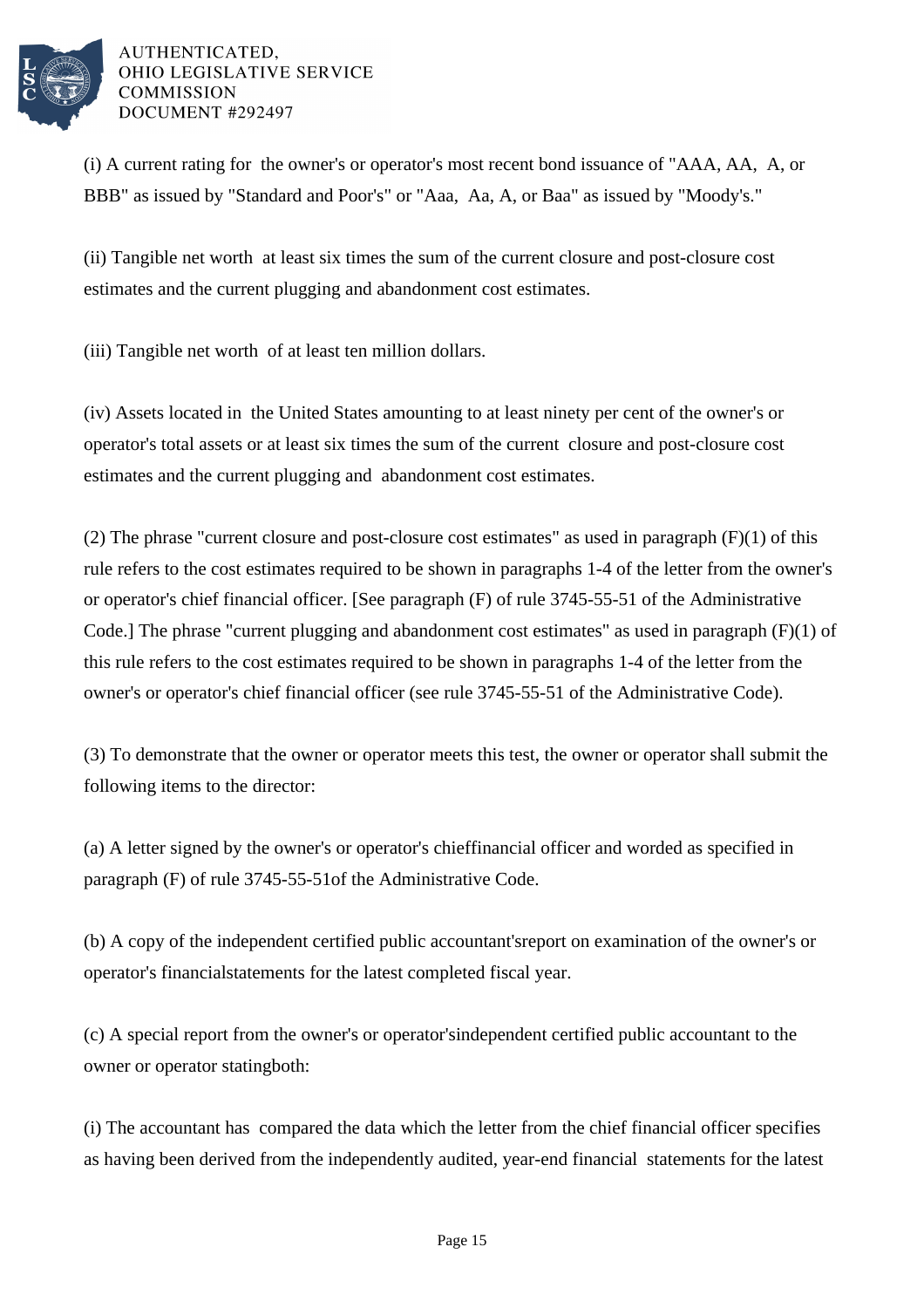

fiscal year with the amounts in such financial statements; and

(ii) In connection with that procedure, no matters came to the accountant's attention which caused the accountant to believe that the specified data should be adjusted.

(4) An owner or operator of a new facility shall submit the items specified in paragraph  $(F)(3)$  of this rule to the director at least sixty days before the date on which hazardous waste is first received for disposal.

(5) After the initial submittal of items specified in paragraph  $(F)(3)$  of this rule, the owner or operator shall send updated information to the director within ninety days after the close of each succeeding fiscal year. This information shall consist of all three items specified in paragraph  $(F)(3)$  of this rule.

(6) If the owner or operator no longer meets the requirements of paragraph  $(F)(1)$  of this rule, the owner or operator shall send notice to the director of intent to establish alternate financial assurance as specified in this rule. The notice shall be sent by certified mail within ninety days after the end of the fiscal year for which the year-end financial data show that the owner or operator no longer meets the requirements. The owner or operator shall provide the alternate financial assurance within one hundred twenty days after the end of such fiscal year.

(7) The director, based on a reasonable belief that the owner or operator may no longer meet the requirements of paragraph  $(F)(1)$  of this rule, may require reports of financial condition at any time from the owner or operator in addition to those specified in paragraph  $(F)(3)$  of this rule. If the director finds, on the basis of such reports or other information, that the owner or operator no longer meets the requirements of paragraph  $(F)(1)$  of this rule, the owner or operator shall provide alternate financial assurance as specified in this rule within thirty days after notification of such a finding.

(8) The director may disallow use of this test on the basis of qualifications in the opinion expressed by the independent certified public accountant in the accountant's report on examination of the owner's or operator's financial statements [see paragraph  $(F)(3)(b)$  of this rule]. An adverse opinion or a disclaimer of opinion will be cause for disallowance. The director will evaluate other qualifications on an individual basis. The owner or operator shall provide alternate financial assurance as specified in this rule within thirty days after notification of the disallowance.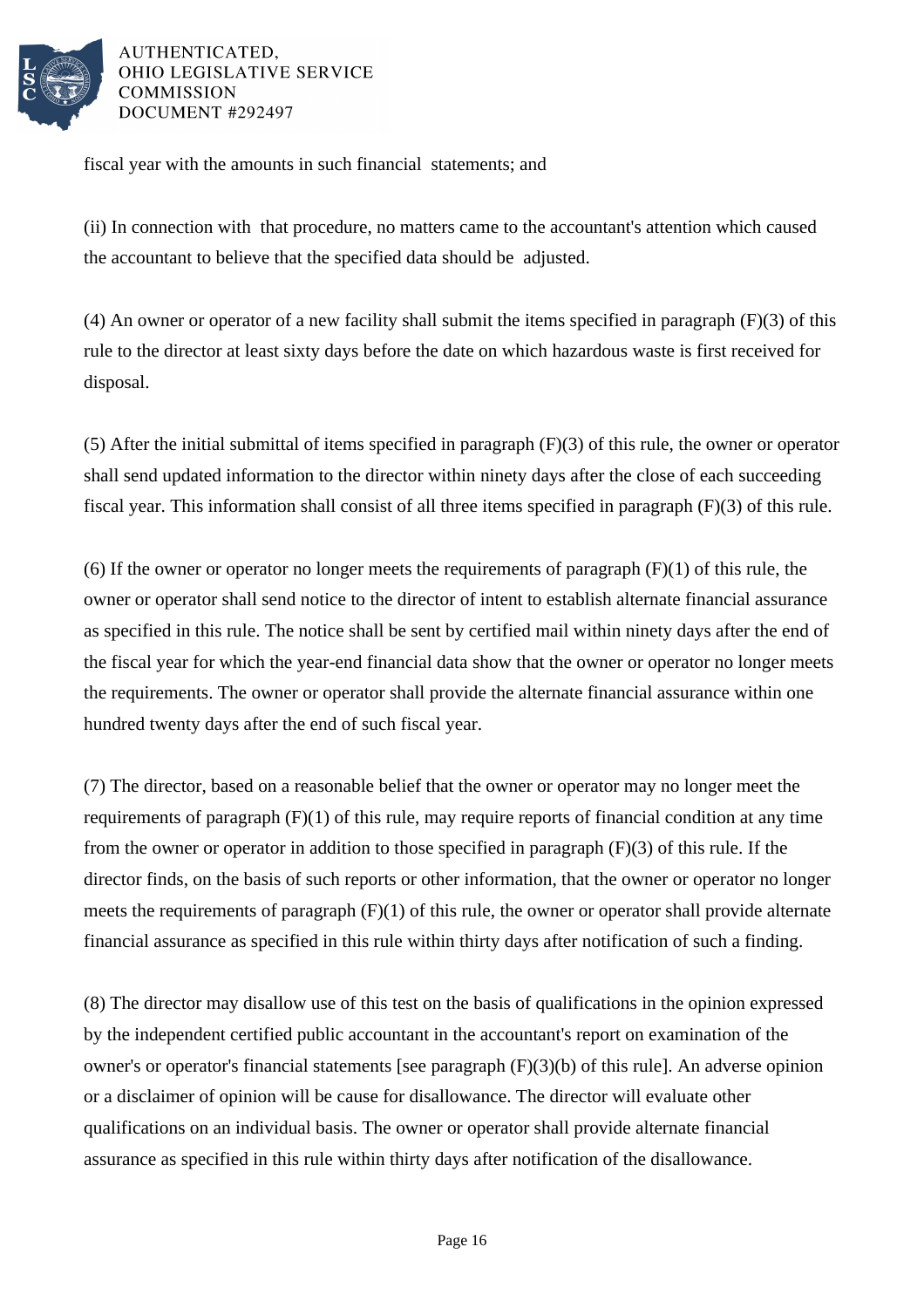

(9) During the period of post-closure care, the director may approve a decrease in the current postclosure cost estimate for which this test demonstrates financial assurance if the owner or operator demonstrates to the director that the amount of the cost estimate exceeds the remaining cost of postclosure care.

(10) The owner or operator is no longer required to submit the items specified in paragraph  $(F)(3)$  of this rule when either:

(a) An owner or operator substitutes alternate financial assurance as specified in this rule; or

(b) The director releases the owner or operator from the requirements of this rule in accordance with paragraph  $(I)$  of this rule.

(11) An owner or operator may meet the requirements of this rule by obtaining a written guarantee. The guarantor shall be the direct or higher-tier parent corporation of the owner or operator, a firm whose parent corporation is also the parent corporation of the owner or operator, or a firm with a "substantial business relationship" with the owner or operator. The guarantor shall meet the requirements for owners or operators in paragraphs  $(F)(1)$  to  $(F)(9)$  of this rule and shall comply with the terms of the guarantee. The wording of the guarantee shall be identical to the wording specified in paragraph  $(H)$  of rule 3745-55-51 of the Administrative Code. A certified copy of the guarantee shall accompany the items sent to the director as specified in paragraph  $(F)(3)$  of this rule. One of these items shall be the letter from the guarantor's chief financial officer. If the guarantor's parent corporation is also the parent corporation of the owner or operator, the letter shall describe the value received in consideration of the guarantee. If the guarantor is a firm with a "substantial business" relationship" with the owner or operator, this letter shall describe this "substantial business" relationship" and the value received in consideration of the guarantee. The terms of the guarantee shall provide that:

(a) If the owner or operator fails to perform post-closure care of a facility covered by the corporate guarantee in accordance with the post-closure plan and other permit requirements whenever required to do so, the guarantor will do so or establish a trust fund as specified in paragraph  $(A)$  of this rule in the name of the owner or operator.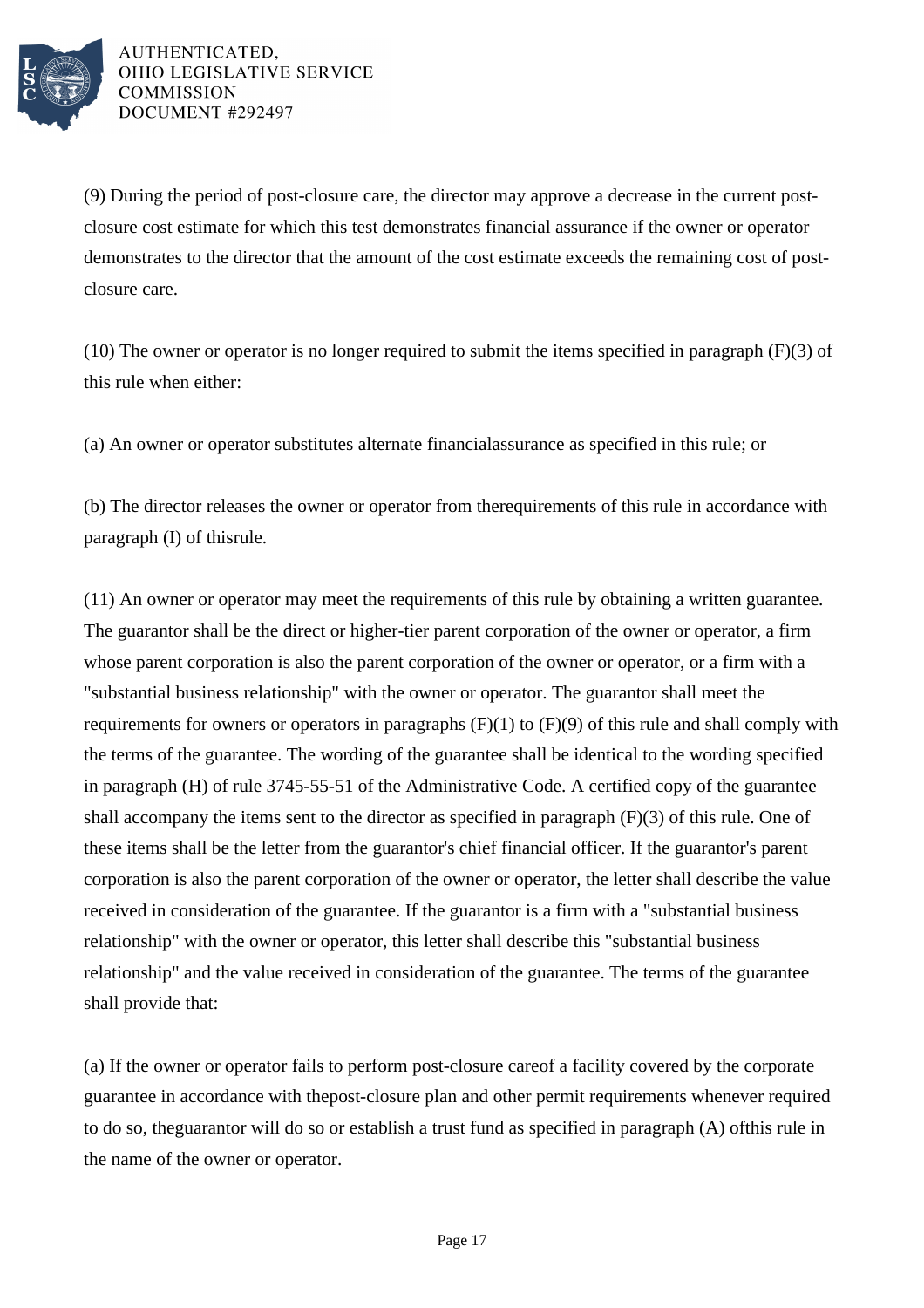

(b) The corporate guarantee will remain in force unless the guarantor sends notice of cancellation by certified mail to the owner or operator and to the director. Cancellation may not occur, however, during the one hundred twenty days beginning on the date of receipt of the notice of cancellation by both the owner or operator and the director, as evidenced by the return receipts.

(c) If the owner or operator fails to provide alternate financial assurance as specified in this rule and obtain the written approval of such alternate assurance from the director within ninety days after receipt by both the owner or operator and the director of a notice of cancellation of the corporate guarantee from the guarantor, the guarantor will provide such alternate financial assurance in the name of the owner or operator.

(G) Use of multiple financial mechanisms. An owner or operator may satisfy the requirements of this rule by establishing more than one financial mechanism per facility. These mechanisms are limited to trust funds, surety bonds guaranteeing payment into a trust fund, letters of credit, and insurance. The mechanisms shall be as specified in paragraphs (A), (B), (D), and (E) of this rule, except that the combination of mechanisms, rather than the single mechanism, shall provide financial assurance for an amount at least equal to the current post-closure cost estimate. If an owner or operator uses a trust fund in combination with a surety bond or a letter of credit, the owner or operator may use the trust fund as the standby trust fund for the other mechanisms. A single standby trust fund may be established for two or more mechanisms. The director may use any or all of the mechanisms to provide for post-closure care of the facility.

(H) Use of a financial mechanism for multiple facilities. An owner or operator may use a financial assurance mechanism specified in this rule to meet the requirements of this rule for more than one facility. Evidence of financial assurance submitted to the director shall include a list showing, for each facility, the U.S. EPA identification number, name, address, and the amount of funds for postclosure care assured by the mechanism.

If the facilities covered by the mechanism are in more than one U.S. EPA region, identical evidence of financial assurance shall be submitted to and maintained with the U.S. EPA regional administrators of all such U.S. EPA regions or the directors of state programs in states authorized to administer such programs.